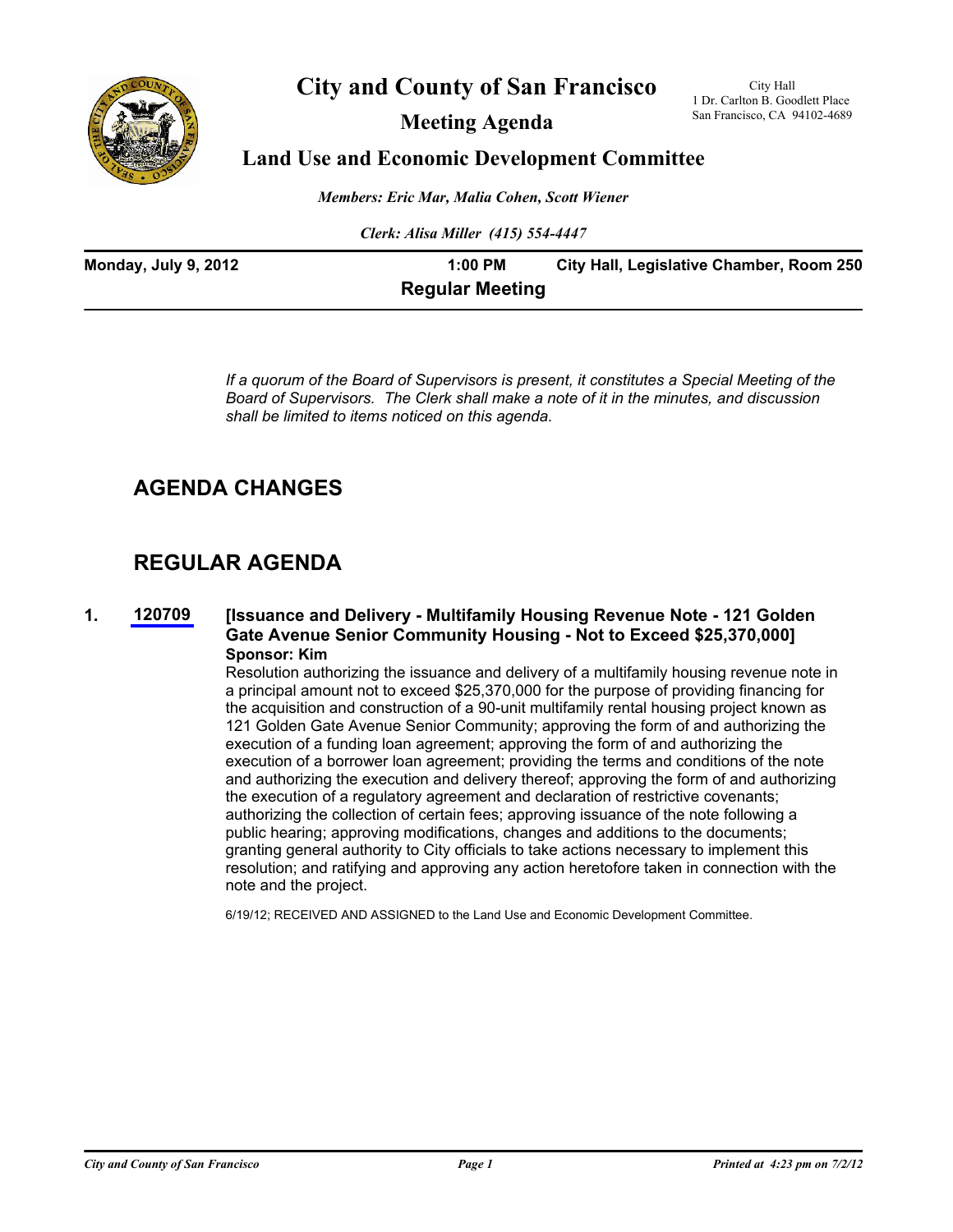### **[Planning Code - Increase Maximum Floor Area Ratios and Create the Van Ness Medical Use Subdistrict Within the Van Ness Special Use District - California Pacific Medical Center: Cathedral Hill Campus] 2. [120357](http://www.sfbos.org/ftp/uploadedfiles/bdsupvrs/committees/materials/LU070912_120357.pdf) Sponsor: Mayor**

Ordinance amending the San Francisco Planning Code Section 124 to: 1) allow a floor area ratio of 9:1 for a hospital and 7.5:1 for a medical office building within the Van Ness Special Use District, Medical Use Subdistrict; 2) amend Section 243 to include the establishment of the Van Ness Medical Use Subdistrict and associated controls; and 3) adopt findings, including environmental findings, Planning Code Section 302 findings, and findings of consistency with the General Plan and the priority policies of Planning Code Section 101.1.

## (Economic Impact)

4/10/12; ASSIGNED UNDER 30 DAY RULE to the Land Use and Economic Development Committee.

6/15/12; CONTINUED.

6/25/12; CONTINUED.

### **[Planning Code - Increase Maximum Permitted Floor Area Ratio and Establish the Cesar Chavez/Valencia Streets Medical Use Special Use District - California Pacific Medical Center: St. Luke's Campus] 3. [120358](http://www.sfbos.org/ftp/uploadedfiles/bdsupvrs/committees/materials/LU070912_120358.pdf) Sponsor: Mayor**

Ordinance amending the San Francisco Planning Code by: 1) adding Section 124(k) to allow a floor area ratio of 2.5 to 1 in the Cesar Chavez/Valencia Streets Medical Use Special Use District; 2) adding Section 249.68 to establish the Cesar Chavez/Valencia Streets Medical Use Special Use District; and 3) adopting findings, including environmental findings, Planning Code Section 302 findings, and findings of consistency with the General Plan and the priority policies of Planning Code Section 101.1.

(Economic Impact)

4/10/12; ASSIGNED UNDER 30 DAY RULE to the Land Use and Economic Development Committee.

6/15/12; CONTINUED.

6/25/12; CONTINUED.

# **4. [120359](http://www.sfbos.org/ftp/uploadedfiles/bdsupvrs/committees/materials/LU070912_120359.pdf) [Zoning Map - California Pacific Medical Center: Cathedral Hill Campus] Sponsor: Mayor**

Ordinance amending the San Francisco Planning Code Sectional Maps SU02 and HT02 of the Zoning Map of the City and County of San Francisco to: 1) reflect the creation of the Van Ness Medical Use Subdistrict at Assessor's Block Nos. 0695 (Lot Nos. 005, 006) and 0694 (Lot Nos. 005, 006, 007, 008, 009, 009A, 010); 2) allow an increase in height at Assessor's Block No. 0695 (Lot Nos. 005, 006) in order to allow for a new seismically safe hospital; and 3) adopt findings, including environmental findings, Section 302 findings, and findings of consistency with the General Plan and the priority policies of Planning Code Section 101.1.

(Economic Impact)

4/10/12; ASSIGNED UNDER 30 DAY RULE to the Land Use and Economic Development Committee.

6/1/12; NOTICED.

6/15/12; CONTINUED.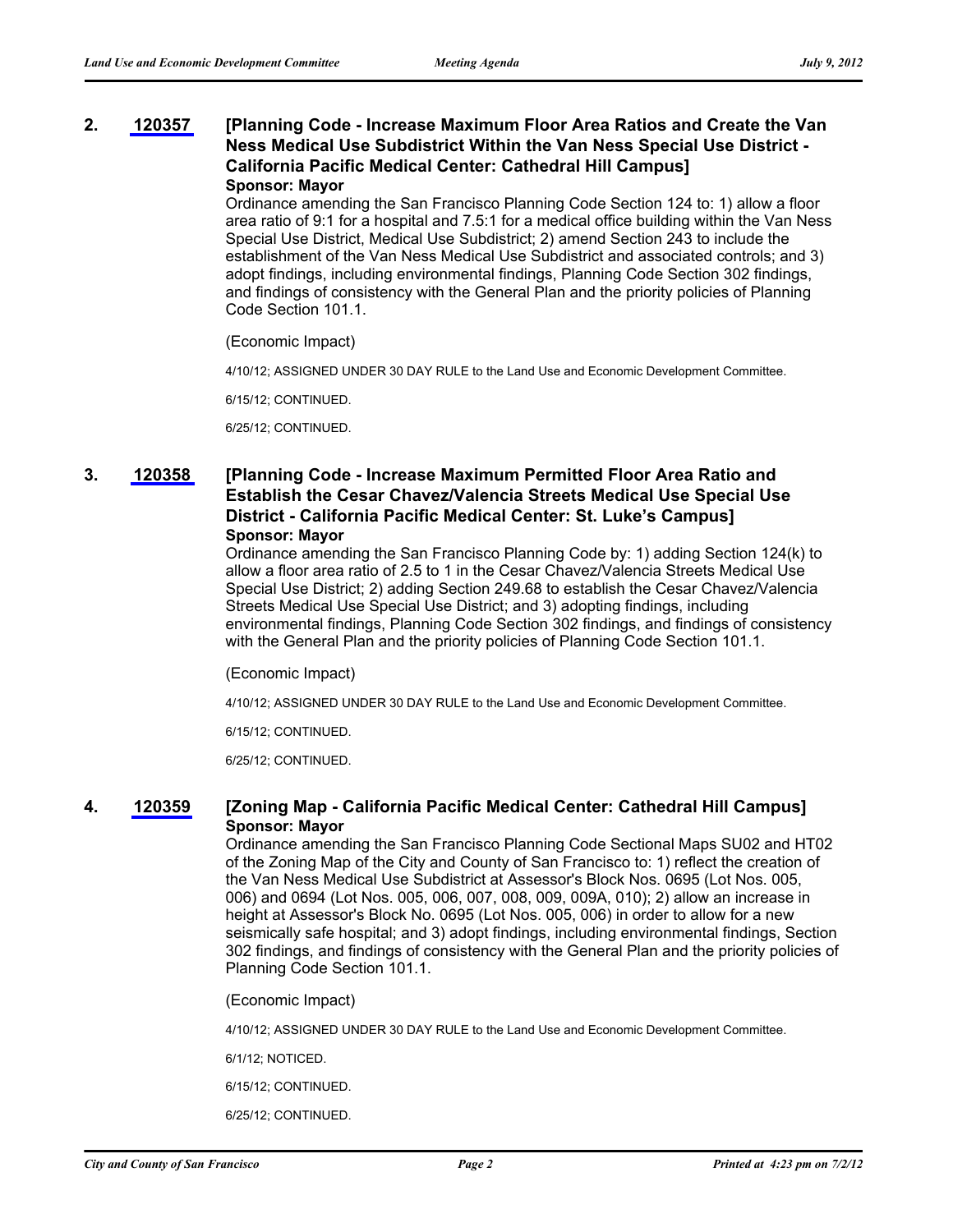# **5. [120360](http://www.sfbos.org/ftp/uploadedfiles/bdsupvrs/committees/materials/LU070912_120360.pdf) [Zoning Map - California Pacific Medical Center: St. Luke's Campus] Sponsor: Mayor**

Ordinance amending the San Francisco Planning Code Sectional Maps SU07 and HT07 of the Zoning Map of the City and County of San Francisco to: 1) reflect the creation of the Cesar Chavez/Valencia Streets Medical Use Special Use District at the California Pacific Medical Center's St. Luke's Campus (Block No. 6575, Lot Nos. 001 and 002; Block No. 6576, Lot No. 021; and a portion of San Jose Avenue between Cesar Chavez and 27th Streets); 2) allow an increase in height throughout the western portion of the California Pacific Medical Center's St. Luke's Campus (Block No. 6576, Lot No. 021; and a portion of San Jose Avenue between Cesar Chavez and 27th Streets) in order to allow for a new seismically safe replacement hospital; and 3) adopt findings, including environmental findings, Section 302 findings, and findings of consistency with the General Plan and the priority policies of Planning Code Section 101.1.

(Economic Impact)

4/10/12; ASSIGNED UNDER 30 DAY RULE to the Land Use and Economic Development Committee.

6/1/12; NOTICED.

6/15/12; CONTINUED.

6/25/12; CONTINUED.

## **[Summary Street Vacation - Portion of San Jose Avenue - California Pacific Medical Center: St. Luke's Campus] 6. [120361](http://www.sfbos.org/ftp/uploadedfiles/bdsupvrs/committees/materials/LU070912_120361.pdf)**

## **Sponsor: Mayor**

Ordinance ordering the summary street vacation of a portion of San Jose Avenue, between 27th Street and Cesar Chavez Street; rescinding an existing encroachment permit; adopting environmental findings pursuant to the California Environmental Quality Act and findings that the action contemplated herein are consistent with the San Francisco General Plan and eight priority policies of San Francisco Planning Code Section 101.1; and authorizing official acts in connection with this ordinance.

(Economic Impact)

4/10/12; ASSIGNED UNDER 30 DAY RULE to the Land Use and Economic Development Committee.

6/1/12; NOTICED.

6/15/12; CONTINUED.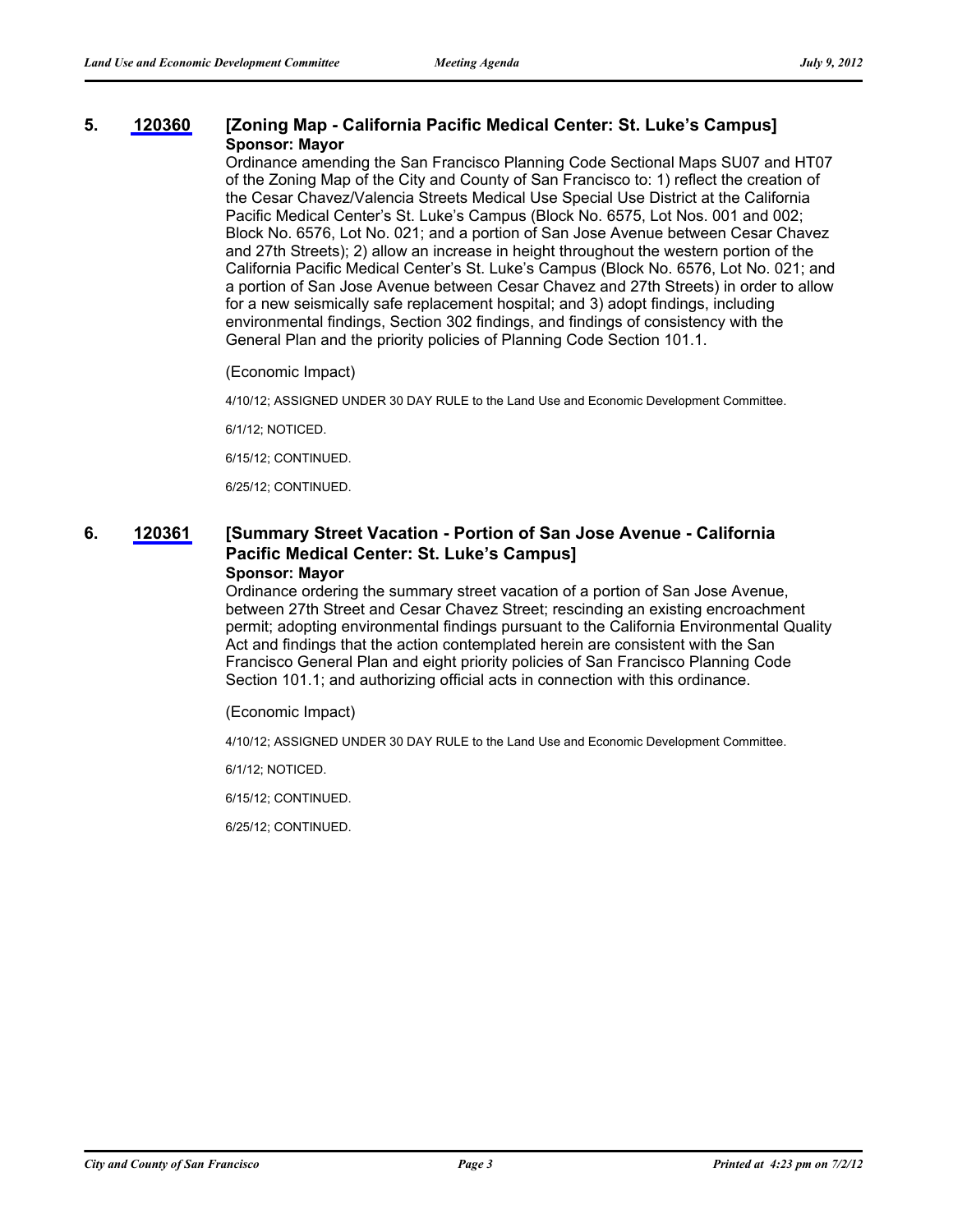### **[Street Encroachments - Van Ness Avenue, Cedar Street, and Geary Boulevard - California Pacific Medical Center: Cathedral Hill Campus] 7. [120362](http://www.sfbos.org/ftp/uploadedfiles/bdsupvrs/committees/materials/LU070912_120362.pdf) Sponsor: Mayor**

Resolution: 1) granting revocable permission to the California Pacific Medical Center to a) occupy a portion of the public right-of way on Van Ness Avenue in order to construct and maintain a pedestrian tunnel under Van Ness Avenue (State Highway 101) to connect the new medical office building and the new hospital located at 1100 and 1101 Van Ness Avenue respectively; b) construct and maintain off-site improvements on the north side of Cedar Street between Van Ness Avenue and Polk Street, across the street from the medical office building and on the south side of Cedar Street contiguous to the property at 1001 Polk Street (Block No. 0694, Lot No. 004), including reconstructing and widening the existing sidewalk, installing new landscaping and reconstructing the existing roadway with pavers; and c) install and maintain two 30,000 gallon diesel fuel tanks within the public right of way under Geary Boulevard between Franklin Street and Van Ness Avenue, in order to serve the hospital at 1101 Van Ness Avenue; and 2) making environmental findings and findings of consistency with the General Plan and the priority policies of Planning Code Section 101.1.

4/10/12; ASSIGNED UNDER 30 DAY RULE to the Land Use and Economic Development Committee.

6/15/12; CONTINUED.

6/25/12; CONTINUED.

### **[Land Transfer Agreement - Sale of a Portion of San Jose Avenue Between 27th Street and Cesar Chavez Street - Sutter West Bay Hospitals California Pacific Medical Center: St. Luke's Campus] 8. [120363](http://www.sfbos.org/ftp/uploadedfiles/bdsupvrs/committees/materials/LU070912_120363.pdf) Sponsor: Mayor**

Resolution authorizing the Director of Property to execute a Land Transfer Agreement with Sutter West Bay Hospitals, doing business as California Pacific Medical Center, for the future conveyance by the City and County of San Francisco to California Pacific Medical Center of real property consisting of a portion of San Jose Avenue between 27th Street and Cesar Chavez Street; and making findings, including findings under the California Environmental Quality Act and findings of consistency with the General Plan and Planning Code Section 101.1.

4/10/12; ASSIGNED UNDER 30 DAY RULE to the Land Use and Economic Development Committee.

6/1/12; NOTICED.

6/15/12; CONTINUED.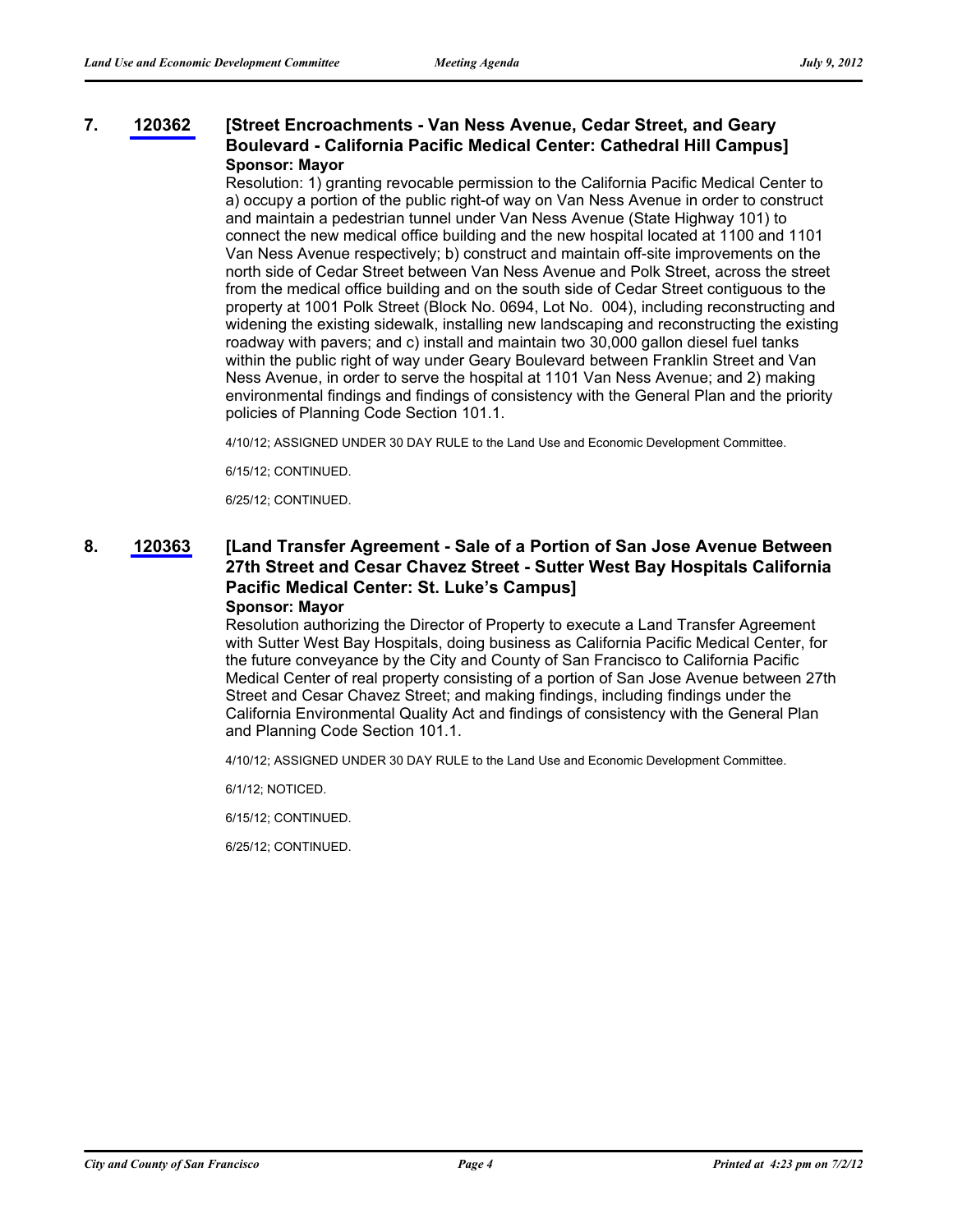### **[Changing the Official Sidewalk Widths - Portions of Post Street, Geary Boulevard, Geary Street, Cedar Street, Franklin Street, and Van Ness Avenue - California Pacific Medical Center: Cathedral Hill Campus] 9. [120364](http://www.sfbos.org/ftp/uploadedfiles/bdsupvrs/committees/materials/LU070912_120364.pdf) Sponsor: Mayor**

Ordinance: 1) amending Ordinance No. 1061 entitled "Regulating the Width of Sidewalks" by adding thereto Section 1596 to change the official sidewalk width of: a) the southerly side of Post Street starting at the southeast intersection with Franklin Street continuing east to the southwest intersection with Van Ness Avenue; b) the northerly side of Geary Boulevard starting at the northeast intersection with Franklin Street continuing east to the northwest intersection with Van Ness Avenue; c) the northerly side of Geary Street starting at the northeast intersection of Van Ness Avenue continuing east 325 feet; d) both sides of Cedar Street starting at the intersection with Van Ness Avenue continuing east to the intersection with Polk Street; e) the westerly side of Van Ness Avenue starting at the intersection with Geary Boulevard continuing north to the intersection with Post Street; and f) the easterly side of Van Ness Avenue starting at the intersection with Geary Street continuing north to the intersection with Cedar Street; 2) making environmental findings and findings pursuant to the General Plan and Planning Code Section 101.1; and 3) requiring relocation, modification, or both of facilities affected by the sidewalk width change.

(Economic Impact)

4/10/12; ASSIGNED UNDER 30 DAY RULE to the Land Use and Economic Development Committee.

6/15/12; CONTINUED.

6/25/12; CONTINUED.

### **[Changing the Official Sidewalk Widths - Portions of Cesar Chavez Street, Valencia Street and 27th Street - California Pacific Medical Center: St. Luke's Campus] 10. [120365](http://www.sfbos.org/ftp/uploadedfiles/bdsupvrs/committees/materials/LU070912_120365.pdf)**

## **Sponsor: Mayor**

Ordinance: 1) amending Ordinance No. 1061 entitled "Regulating the Width of Sidewalks" by adding thereto Section 1591 to change the official sidewalk width of: a) the southerly side of Cesar Chavez Street starting at the southeast intersection with Guerrero Street continuing east to the southwest intersection with Valencia Street; b) the westerly side of Valencia Street, starting at the southwest intersection with Cesar Chavez Street continuing south to the northwest intersection with Duncan Street; and c) the northern portion of 27th Street starting at the intersection of 27th Street and San Jose Avenue and continuing west for 44.24 feet; 2) making environmental findings and findings pursuant to the General Plan and Planning Code Section 101.1; and 3) requiring relocation, modification, or both of facilities affected by the sidewalk width change.

(Economic Impact)

4/10/12; ASSIGNED UNDER 30 DAY RULE to the Land Use and Economic Development Committee.

6/15/12; CONTINUED.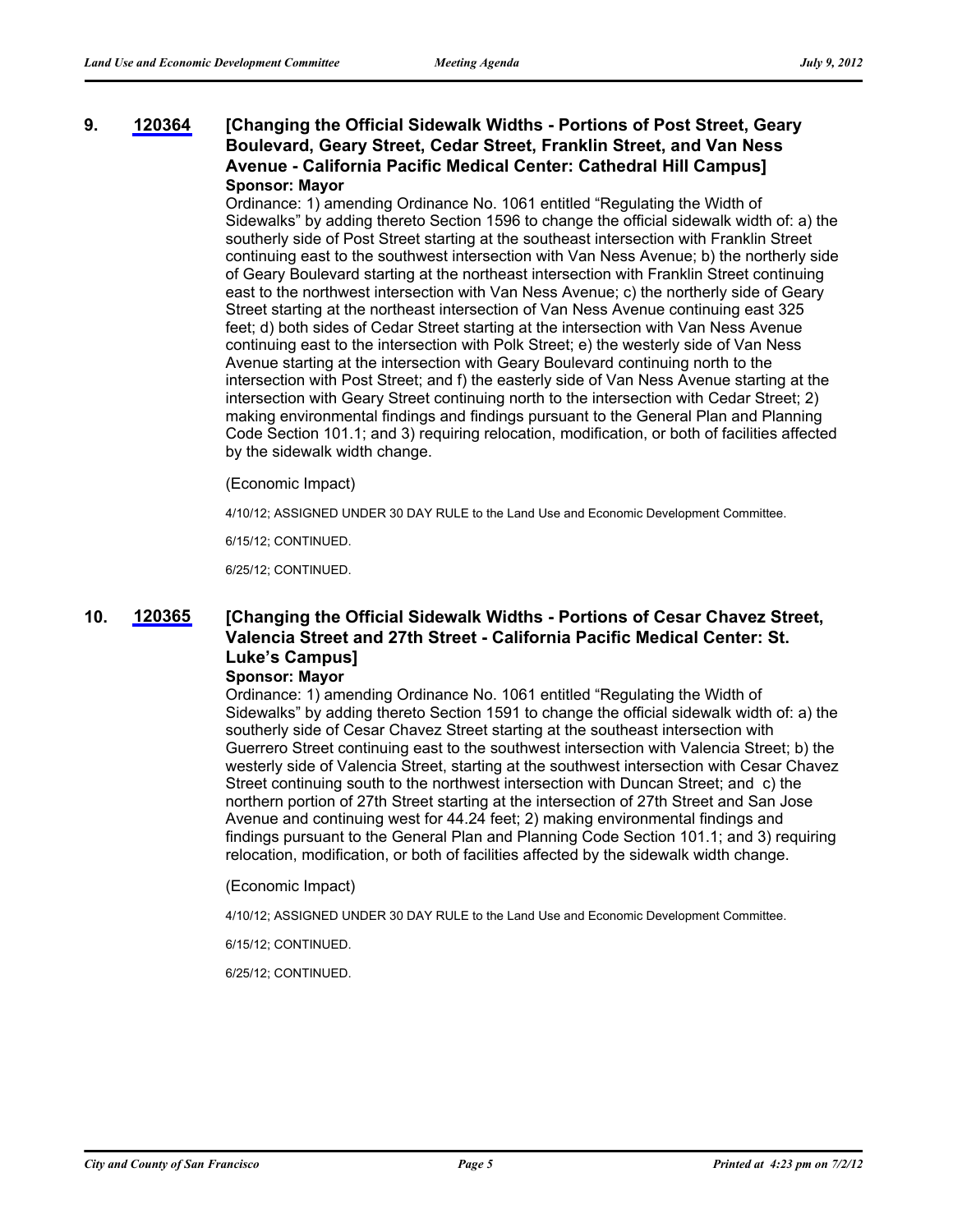### **[Development Agreement - Sutter West Bay Hospitals - California Pacific Medical Center] 11. [120366](http://www.sfbos.org/ftp/uploadedfiles/bdsupvrs/committees/materials/LU070912_120366.pdf)**

# **Sponsor: Mayor**

Ordinance: 1) approving a Development Agreement between the City and County of San Francisco and Sutter West Bay Hospitals, for certain real property associated with the California Pacific Medical Center Long Range Development Plan located at various locations in the City and County of San Francisco and generally referred to as the St. Luke's Campus, Cathedral Hill (Van Ness and Geary) Campus, Davies Campus, Pacific Campus, and California Campus; 2) making findings under the California Environmental Quality Act, findings of conformity with the City's General Plan and with the eight priority policies of Planning Code Section 101.1(b); and 3) waiving certain provisions of Administrative Code Chapter 56, and ratifying certain actions taken in connection therewith.

(Economic Impact)

4/10/12; ASSIGNED UNDER 30 DAY RULE to the Land Use and Economic Development Committee.

6/15/12; CONTINUED.

6/25/12; CONTINUED.

#### **[General Plan - Van Ness Area Plan Amendments - California Pacific Medical Center: Cathedral Hill Campus] 12. [120458](http://www.sfbos.org/ftp/uploadedfiles/bdsupvrs/committees/materials/LU070912_120458.pdf)**

Ordinance amending the San Francisco General Plan Van Ness Area Plan in order to facilitate the development of a high density medical center at the transit nexus of Van Ness Avenue and Geary Boulevard and reflect various elements of this use; and adopting findings, including environmental findings, Planning Code Section 340 findings, and findings of consistency with the General Plan and the priority policies of Planning Code Section 101.1. (Planning Department)

4/30/12; RECEIVED FROM DEPARTMENT.

5/8/12; ASSIGNED UNDER 30 DAY RULE to the Land Use and Economic Development Committee.

6/15/12; CONTINUED.

6/25/12; CONTINUED.

## **13. [120459](http://www.sfbos.org/ftp/uploadedfiles/bdsupvrs/committees/materials/LU070912_120459.pdf) [General Plan Map - California Pacific Medical Center: St. Luke's Campus]**

Ordinance amending the General Plan of the City and County of San Francisco by: 1) amending Map 4 of the Urban Design Element to increase the height limit for the California Pacific Medical Center's St. Luke's Campus (Block No. 6575/Lot Nos. 001, 002; Block No. 6576/Lot No. 021, and the portion of San Jose Avenue between Cesar Chavez Street and 27th Street) to 105 feet; and 2) amending Map 5 of the Urban Design Element to reflect the proposed maximum plan dimensions and maximum diagonal plan dimensions of 227' and 270', respectively, for the St. Luke's Replacement Hospital site and 204' and 228', respectively, for the medical office building site at the St. Luke's Campus; and adopting findings, including environmental findings, Section 340 findings, and findings of consistency with the General Plan and the priority policies of Planning Code Section 101.1. (Planning Department)

4/30/12; RECEIVED FROM DEPARTMENT.

5/8/12; ASSIGNED UNDER 30 DAY RULE to the Land Use and Economic Development Committee.

6/15/12; CONTINUED.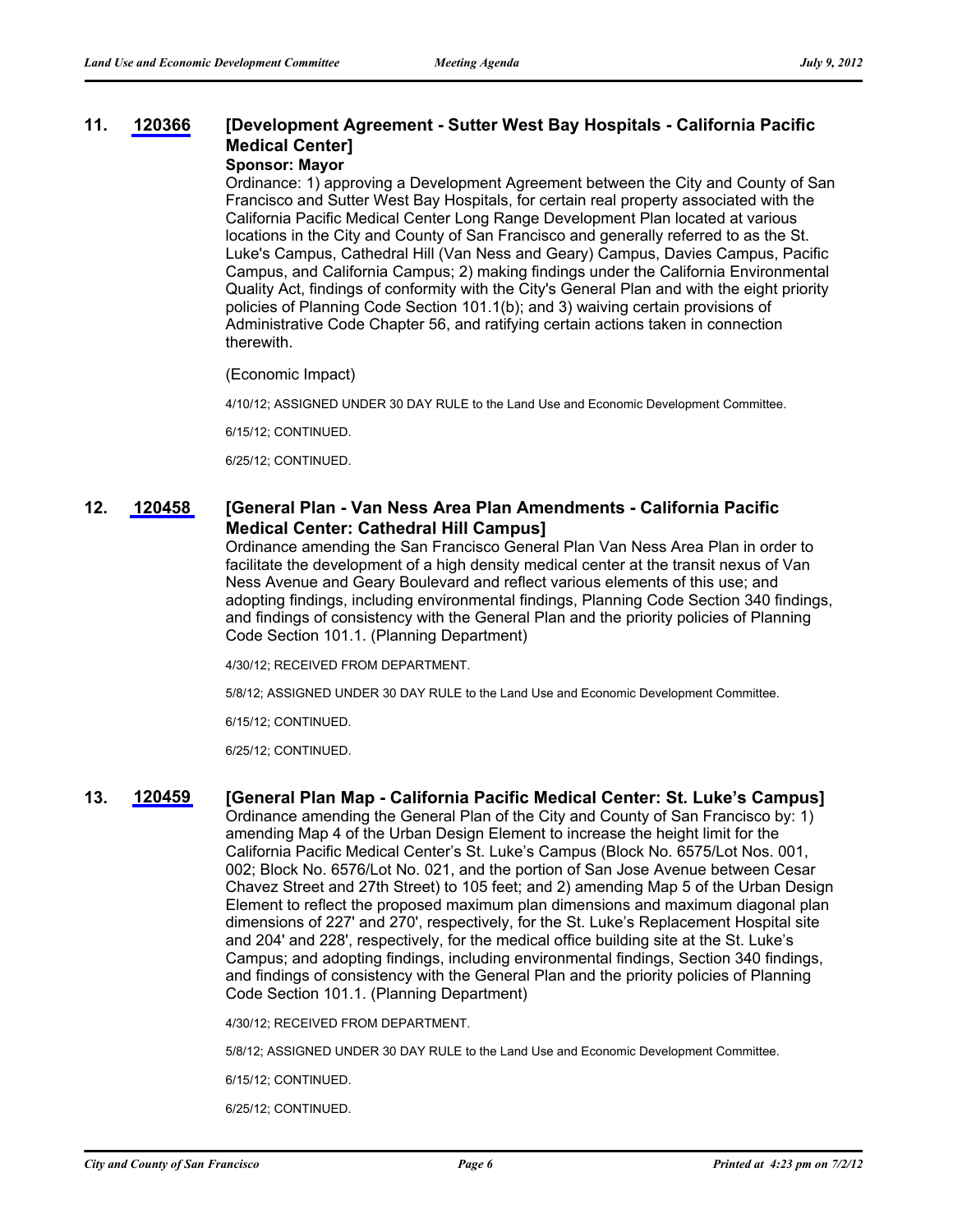#### **[General Plan Map - California Pacific Medical Center: Cathedral Hill Campus] 14. [120460](http://www.sfbos.org/ftp/uploadedfiles/bdsupvrs/committees/materials/LU070912_120460.pdf)**

Ordinance amending the General Plan of the City and County of San Francisco by: 1) amending Map 4 of the Urban Design Element to allow for development up to a height of 265 feet on the block bounded by Van Ness Avenue, Geary Boulevard, Franklin and Post Streets; 2) amending Map 5 of the Urban Design Element to reflect the proposed maximum plan dimensions and maximum diagonal plan dimensions of 385' and 466', respectively, for the Cathedral Hill Hospital site and 265' and 290', respectively, for the Cathedral Hill MOB site; 3) amending Map 1 of the Van Ness Area Plan, to designate the sites of the proposed Cathedral Hill Hospital and Medical Office Building as the Van Ness Medical Use Subdistrict; and 4) amending Map 2 of the Van Ness Area Plan to create a 265-V height/bulk district coterminous with the Hospital site; and adopting findings, including environmental findings, Planning Code Section 340 findings, and findings of consistency with the General Plan and the priority policies of Planning Code Section 101.1. (Planning Department)

4/30/12; RECEIVED FROM DEPARTMENT.

5/8/12; ASSIGNED UNDER 30 DAY RULE to the Land Use and Economic Development Committee.

6/15/12; CONTINUED.

6/25/12; CONTINUED.

# **ADJOURNMENT**

*NOTE: Pursuant to Government Code Section 65009, the following notice is hereby given: if you challenge, in court, the general plan amendments or planning code and zoning map amendments described above, you may be limited to raising only those issues you or someone else raised at the public hearing described in this notice, or in written correspondence delivered to the Board of Supervisors at, or prior to, the public hearing.*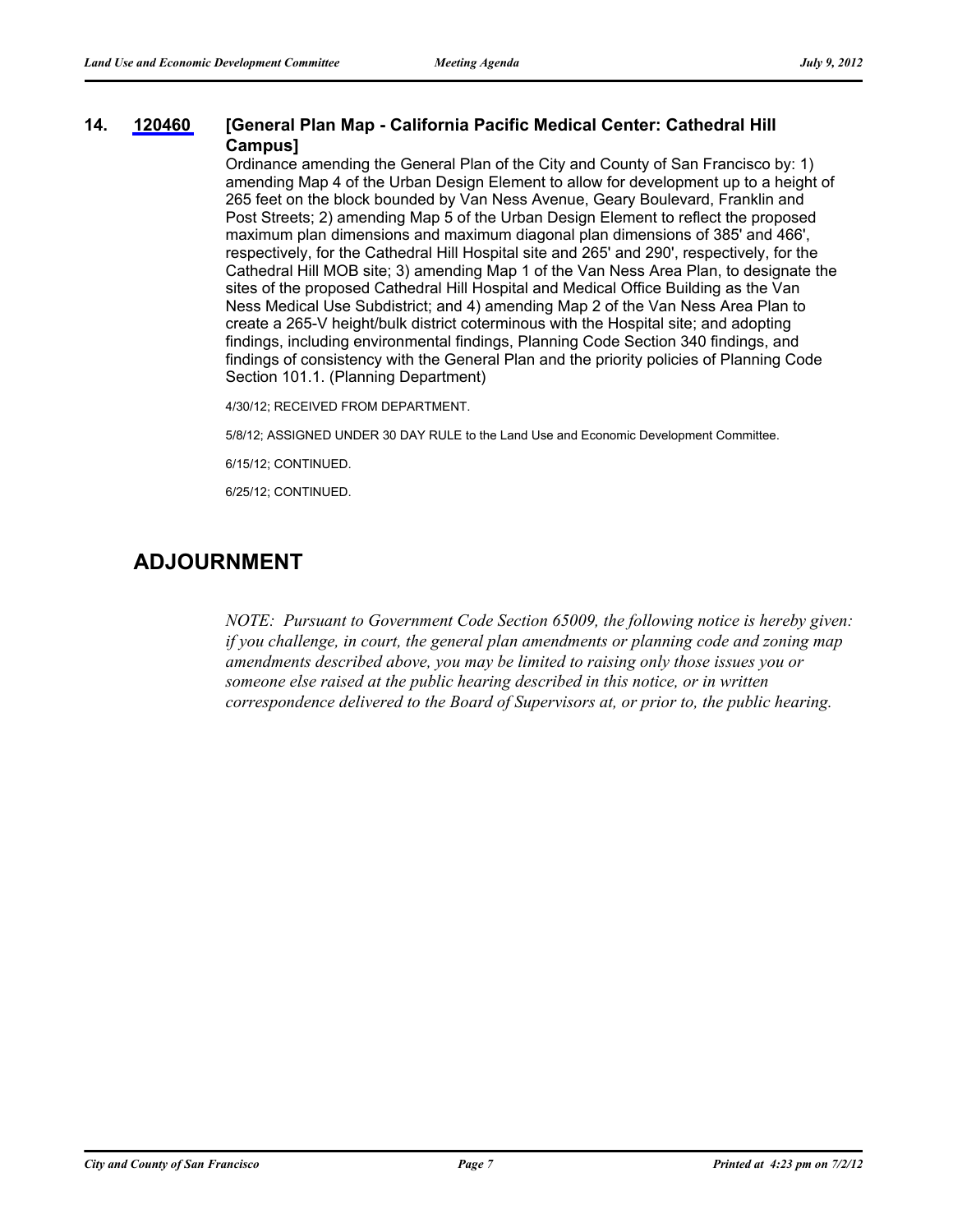# **LEGISLATION UNDER THE 30-DAY RULE**

*NOTE: The following legislation will not be considered at this meeting. Board Rule 5.40 provides that when an Ordinance or Resolution is introduced which would CREATE OR REVISE MAJOR CITY POLICY, the Committee to which the legislation is assigned shall not consider the legislation until at least thirty days after the date of introduction. The provisions of this rule shall not apply to the routine operations of the departments of the City or when a legal time limit controls the hearing timing. In general, the rule shall not apply to hearings to consider subject matter when no legislation has been presented, nor shall the rule apply to resolutions which simply URGE action to be taken.*

### **[Planning Code - Threshold for Application of Inclusionary Affordable Housing Program] [120464](http://www.sfbos.org/ftp/uploadedfiles/bdsupvrs/committees/materials/LU120464tdr.pdf) Sponsor: Mayor**

Ordinance amending the San Francisco Planning Code Section 415.3 to: 1) provide that, as of January 1, 2013, the requirements of the Inclusionary Affordable Housing Program apply only to housing projects of 10 units or more and will no longer apply to buildings of 5 to 9 units that have not yet received a first construction document; and 2) condition operation of the Ordinance on the adoption and implementation of the Housing Trust Fund Charter Amendment at the November 6, 2012, election; setting an operative date; and making environmental findings and findings of consistency with general plan.

6/26/12; ASSIGNED UNDER 30 DAY RULE to the Land Use and Economic Development Committee.

## **[120488](http://www.sfbos.org/ftp/uploadedfiles/bdsupvrs/committees/materials/LU120488tdr.pdf) [Environment Code - Bottle Filling Stations] Sponsor: Chiu**

Ordinance amending the San Francisco Environment Code by adding Chapter 23 to require new and remodeled buildings that have drinking fountains to provide bottle filling stations, setting an operative date, and making environmental and other findings.

6/26/12; ASSIGNED UNDER 30 DAY RULE to the Land Use and Economic Development Committee.

## **[120613](http://www.sfbos.org/ftp/uploadedfiles/bdsupvrs/committees/materials/LU120613tdr.pdf) [Guidelines for Port Infrastructure Financing Districts]**

Resolution adopting guidelines for the establishment and use of Infrastructure Finance Districts on Port property. (Port)

6/4/12; RECEIVED FROM DEPARTMENT.

6/12/12; ASSIGNED UNDER 30 DAY RULE to the Land Use and Economic Development Committee.

## **[120665](http://www.sfbos.org/ftp/uploadedfiles/bdsupvrs/committees/materials/LU120665tdr.pdf) [Planning Code - Transit Center District Plan] Sponsors: Mayor; Kim and Olague**

Ordinance: 1) amending the San Francisco Planning Code by amending and adding sections consistent with the Transit Center District Plan, including the establishment of the Transit Center District Plan open space and transportation fees and the expansion and renaming of the New Montgomery-Mission-Second Street Conservation District; and 2) making findings, including environmental findings and findings of consistency with the General Plan, as proposed for amendment, and Planning Code Section 101.1.

(Economic Impact)

6/12/12; ASSIGNED UNDER 30 DAY RULE to the Land Use and Economic Development Committee.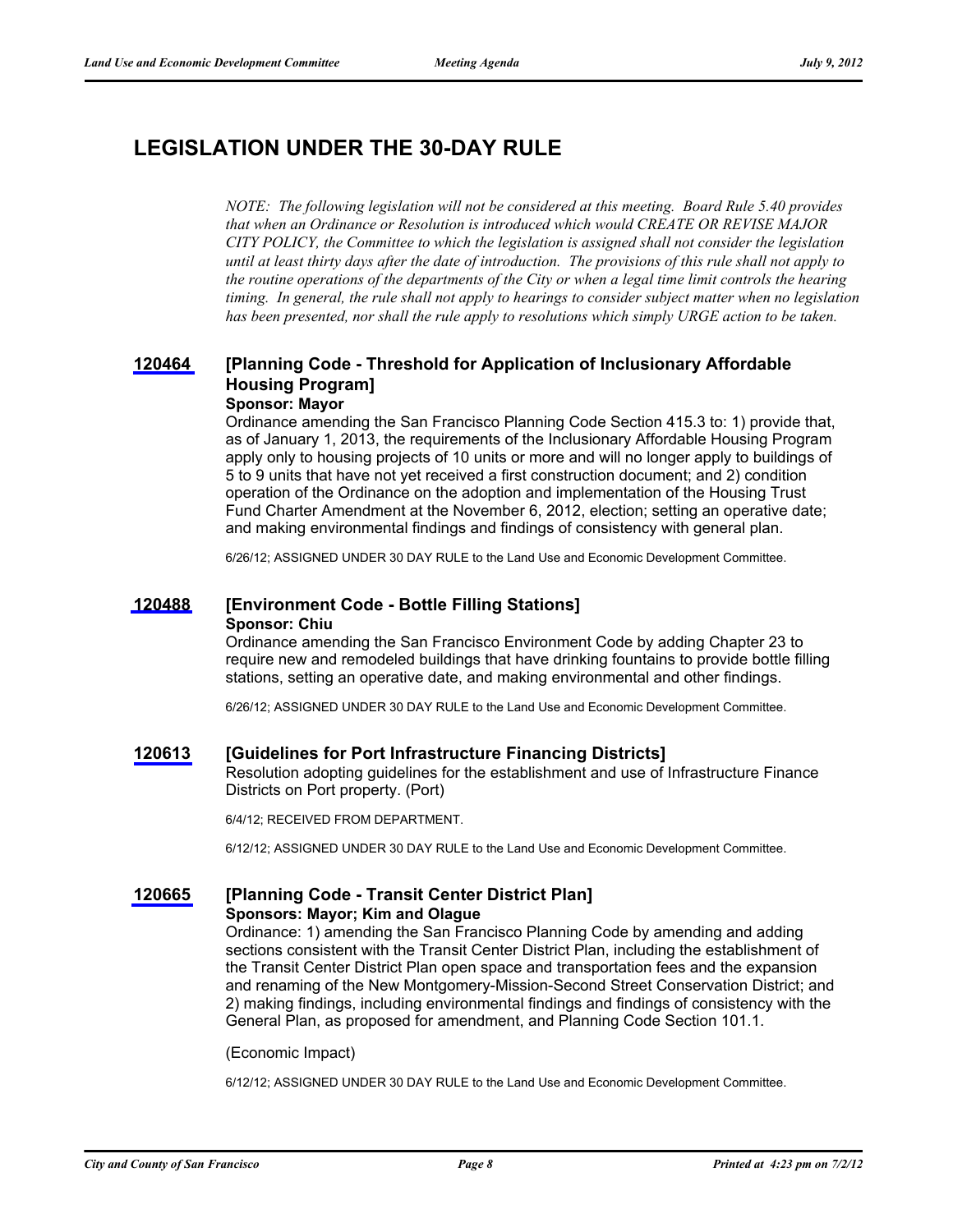# **[120666](http://www.sfbos.org/ftp/uploadedfiles/bdsupvrs/committees/materials/LU120666tdr.pdf) [Zoning Map - Transit Center District Plan] Sponsors: Mayor; Kim and Olague**

Ordinance: 1) amending City and County of San Francisco Zoning Map Sheets ZN01, HT01, SU01, and PD01 to revise use districts and height and bulk districts within the Transit Center District Plan Area, to place certain properties in the Transit Center C-3-O(SD) Commercial Special Use District, and to add properties into the New Montgomery-Mission-Second Street Conservation District; and 2) making environmental findings and findings of consistency with the General Plan as proposed for amendment and Planning Code Section 101.1.

## (Economic Impact)

6/12/12; ASSIGNED UNDER 30 DAY RULE to the Land Use and Economic Development Committee.

### **[Administrative Code - Transit Center District Plan Monitoring and Interagency Planning and Implementation Committee] [120667](http://www.sfbos.org/ftp/uploadedfiles/bdsupvrs/committees/materials/LU120667tdr.pdf) Sponsors: Mayor; Kim and Olague**

Ordinance: 1) amending the San Francisco Administrative Code Section 10E.1 and Sections 36.1 and 36.3 to address Plan monitoring and the Interagency Planning and Implementation Committee role in the Transit Center District Plan public improvements; and 2) making environmental findings.

## (Economic Impact)

6/12/12; ASSIGNED UNDER 30 DAY RULE to the Land Use and Economic Development Committee.

# **[120669](http://www.sfbos.org/ftp/uploadedfiles/bdsupvrs/committees/materials/LU120669tdr.pdf) [Subdivision Code - Condominium Conversion Impact Fee] Sponsors: Farrell; Wiener**

Ordinance: 1) amending the Subdivision Code by adding Section 1396.4 to adopt a condominium conversion impact fee applicable to buildings qualifying for but not being selected or participating in the 2012 condominium conversion lottery only, subject to specified requirements, including lifetime leases for non-purchasing tenants; and 2) adopting environmental findings.

6/12/12; ASSIGNED UNDER 30 DAY RULE to the Land Use and Economic Development Committee.

6/20/12; REFERRED TO DEPARTMENT.

#### **[Street Acceptance - Portions of Executive Park Boulevard at Sandpiper Cove Way] [120716](http://www.sfbos.org/ftp/uploadedfiles/bdsupvrs/committees/materials/LU120716tdr.pdf)**

## **Sponsor: Cohen**

Ordinance: 1) accepting irrevocable offers for improvements and real property to widen Executive Park Boulevard and establish a sidewalk on either side of such Boulevard at Sandpiper Cove Way; 2) accepting grant deeds for the street and public sidewalk easements for the sidewalk area; 3) declaring this area to be open public right-of-way, dedicating it for right-of-way and roadway purposes, and accepting maintenance and liability for this area subject to certain limitations; 4) establishing new right-of-way and a sidewalk width change based on a Department of Public Works map showing such area; 5) making findings, including environmental findings and General Plan and Priority Policy findings of Planning Code Section 101.1; and 6) authorizing official acts in connection with this Ordinance.

6/19/12; ASSIGNED UNDER 30 DAY RULE to the Land Use and Economic Development Committee.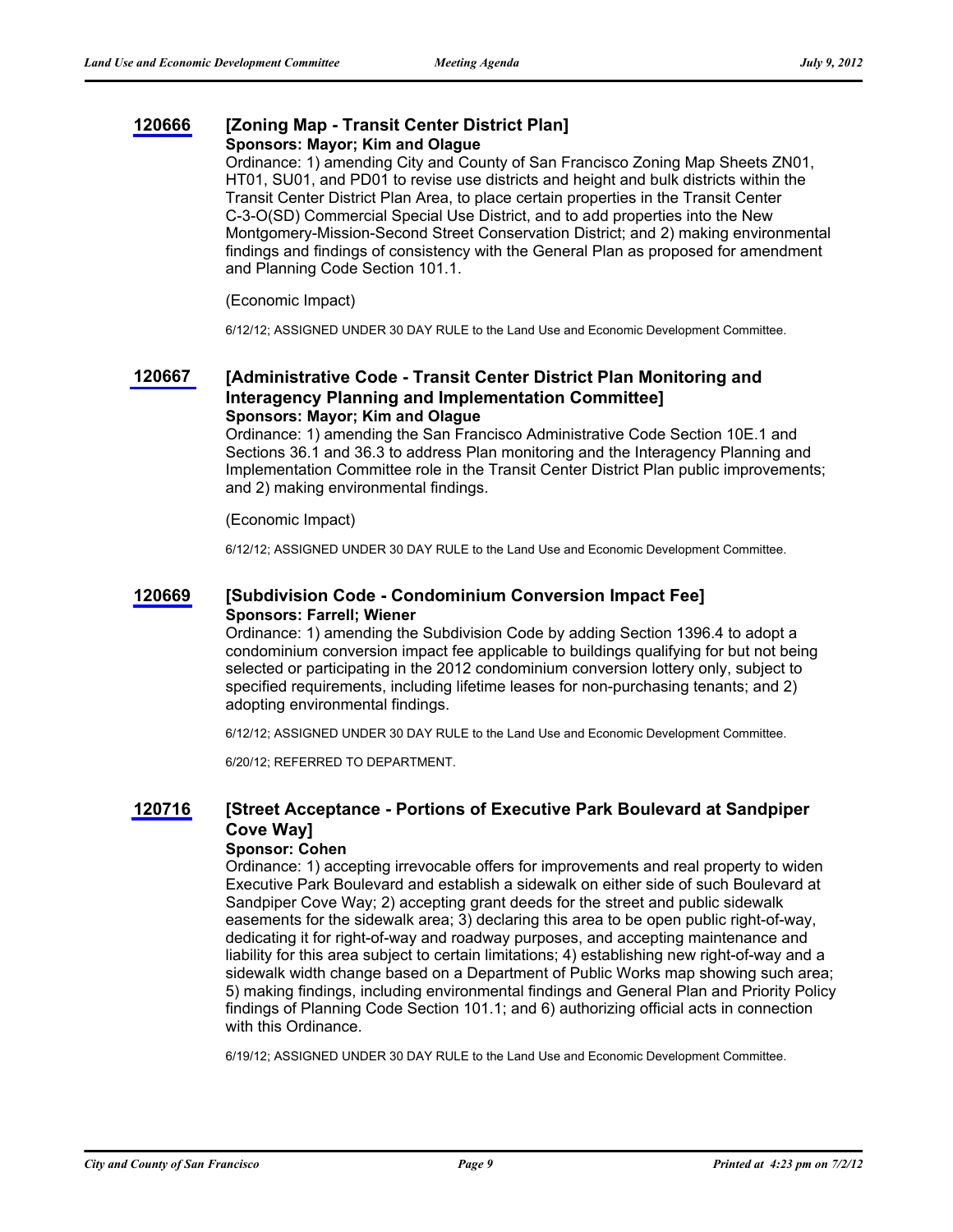### **[Health Code, Business and Tax Regulations Code - On-site Water Reuse for Commercial, Multi-Family, and Mixed-Use Developments] [120717](http://www.sfbos.org/ftp/uploadedfiles/bdsupvrs/committees/materials/LU120717tdr.pdf) Sponsor: Chiu**

Ordinance amending the San Francisco Health Code by adding Article 12C and amending the Business and Tax Regulations Code by adding Section 249.24 to: 1) establish permitting requirements for the use of alternate water sources for nonpotable applications; 2) setting permit and annual fees; and 3) making environmental findings.

6/19/12; ASSIGNED UNDER 30 DAY RULE to the Land Use and Economic Development Committee.

7/2/12; REFERRED TO DEPARTMENT.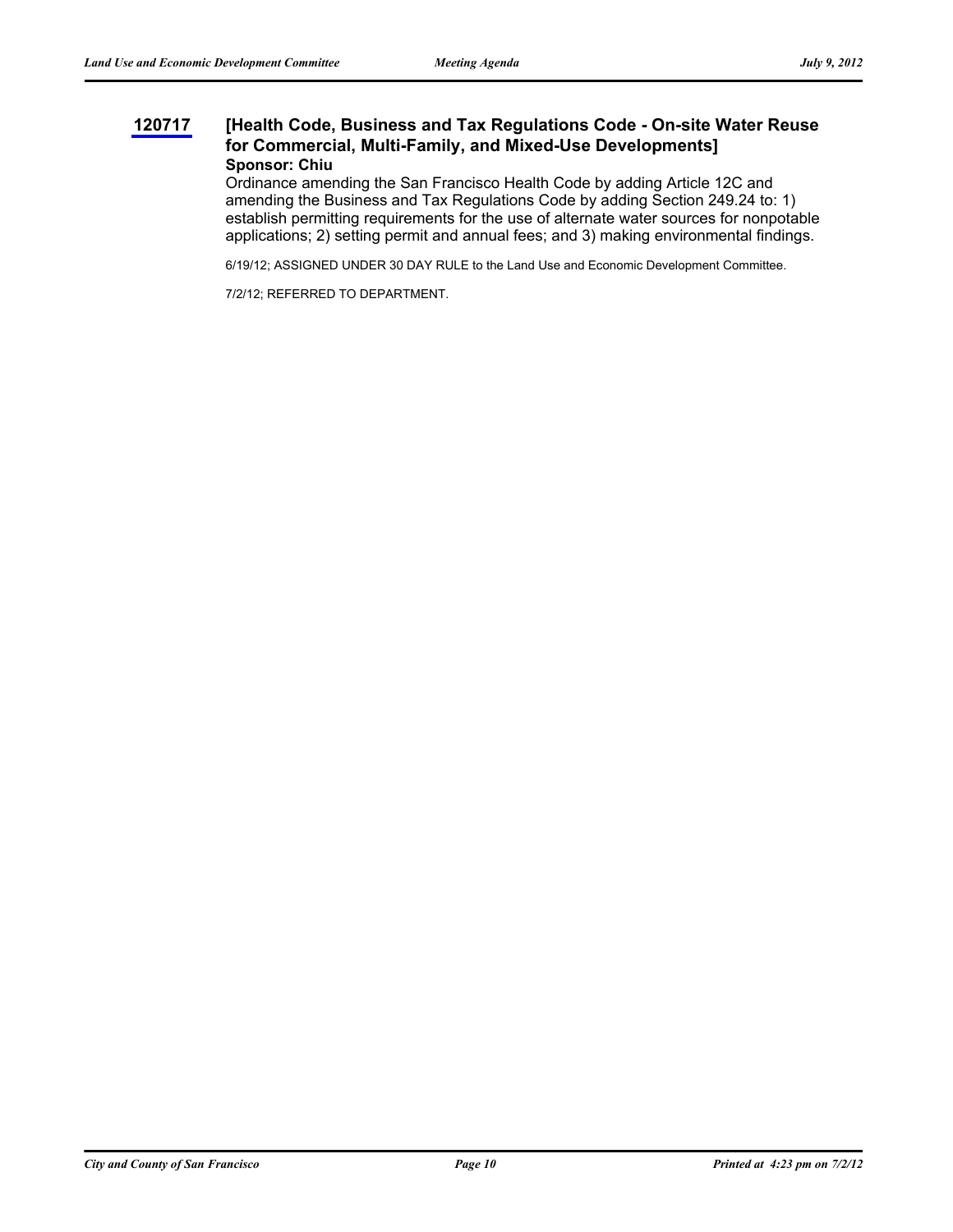# **Agenda Item Information**

Each item on the Consent or Regular agenda may include the following documents:

1) Legislation

- 2) Budget and Legislative Analyst report
- 3) Department or Agency cover letter and/or report
- 4) Public correspondence

These items will be available for review at City Hall, 1 Dr. Carlton B. Goodlett Place, Room 244, Reception Desk.

# **Meeting Procedures**

The Board of Supervisors is the legislative body of the City and County of San Francisco. The Board has several standing committees where ordinances and resolutions are the subject of hearings at which members of the public are urged to testify. The full Board does not hold a second public hearing on measures which have been heard in committee.

Board procedures do not permit: 1) persons in the audience to vocally express support or opposition to statements by Supervisors or by other persons testifying; 2) ringing and use of cell phones, pagers, and similar sound-producing electronic devices; 3) bringing in or displaying signs in the meeting room; and 4) standing in the meeting room.

Each member of the public will be allotted the same maximum number of minutes to speak as set by the President or Chair at the beginning of each item or public comment, excluding City representatives, except that public speakers using translation assistance will be allowed to testify for twice the amount of the public testimony time limit. If simultaneous translation services are used, speakers will be governed by the public testimony time limit applied to speakers not requesting translation assistance. Members of the public who want a document placed on the overhead for display should clearly state such and subsequently remove the document when they want the screen to return to live coverage of the meeting.

IMPORTANT INFORMATION: The public is encouraged to testify at Committee meetings. Persons unable to attend the meeting may submit to the City, by the time the proceedings begin, written comments regarding the agenda items above. These comments will be made a part of the official public record and shall be brought to the attention of the Board of Supervisors. Written communications should be submitted to the Clerk of the Board, Clerk of a Committee or its members: 1 Dr. Carlton B. Goodlett Place, Room 244, San Francisco, CA 94102. Communications which are not received prior to the hearing may be delivered to the Clerk of the Committee at the hearing and you are encouraged to bring enough copies for distribution.

LAPTOP COMPUTER FOR PRESENTATIONS: Contact City Hall Media Services at (415) 554-7490 to coordinate the use of the laptop computer for presentations. Presenters should arrive 30 minutes prior to the meeting to test their presentations on the computer.

AGENDA PACKET: Available for review in Clerk's Office, Room 244, City Hall, 1 Dr.Carlton B Goodlett Place, or on the internet at http://www.sfbos.org/meetings. Meetings are cablecast on SF Cable 26. Meetings are broadcast live on KPOO 89.5 FM. For DVD copies and scheduling call (415) 554-4188.

LANGUAGE INTERPRETERS: Requests must be received at least 48 hours in advance of the meeting to help ensure availability. Contact Madeleine Licavoli at (415) 554-7722. AVISO EN ESPAÑOL: La solicitud para un traductor debe recibirse antes de mediodía de el viernes anterior a la reunion. Llame a Derek Evans (415) 554-7702.